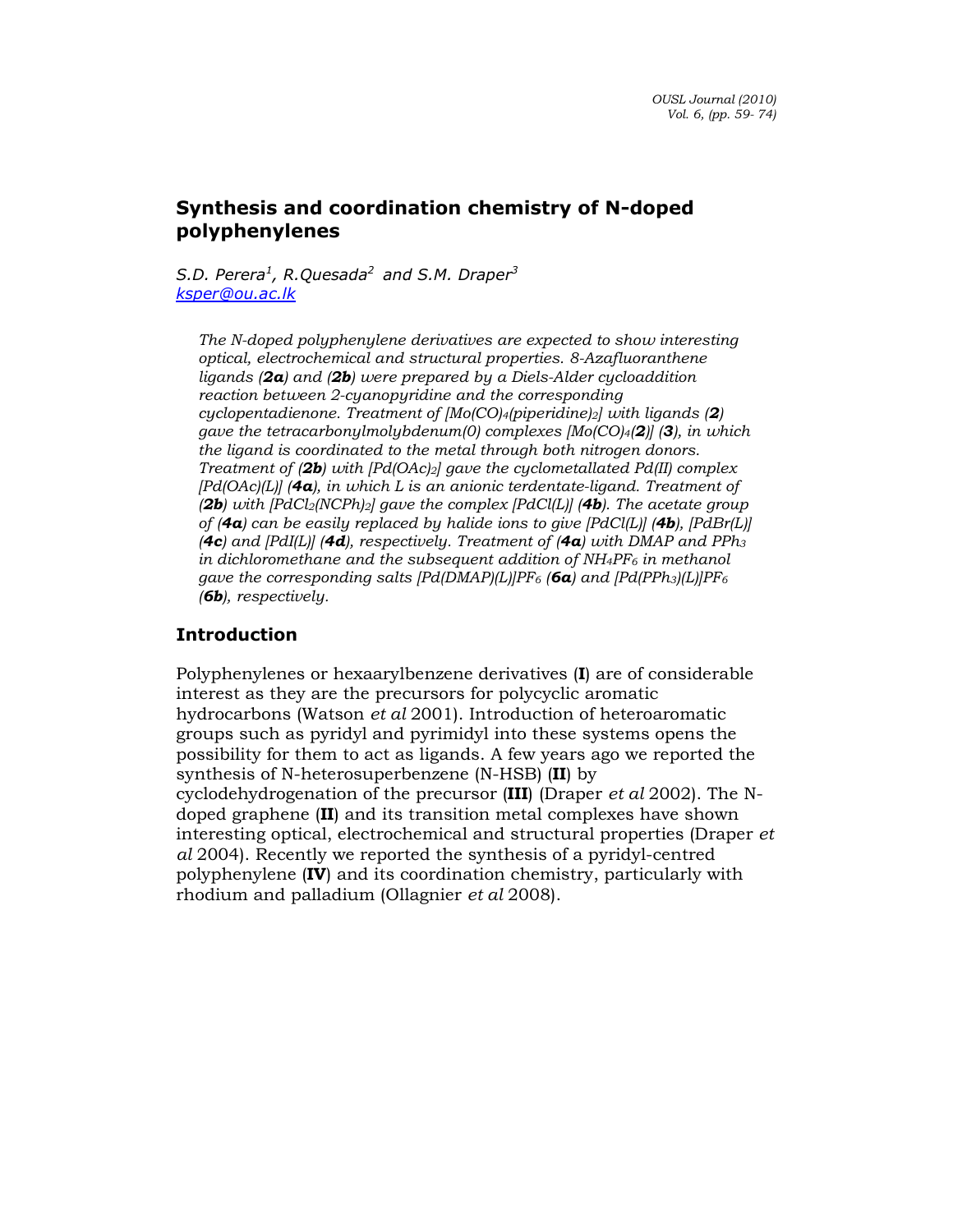



Fluoranthene  $(V)$  is a fused ring system with three benzene rings linked to a central 5-membered ring. The presence of a fused 5-membered ring in the skeleton makes fluoranthene derivatives suitable for the preparation of curved molecules such as corannulene and semibuckminsterfullerene (Sygula & Rabidean, 1999). Fluoranthene derivatives can be cyclodehydrogenated to generate large aromatic sheets (Debad et al 1996 & Wehmeier et al 2001). In this paper we describe the synthesis of new ligands (2a) and (2b) based on 8 azafluoranthene, and their complexes with molybdenum(0) and palladium(II). (2a) and (2b) can be considered as bulky analogues of 6-phenyl-2,2'-bipyridine and they have the potential to coordinate to a metal centre in either bidentate or terdentate fashion via cyclometallation (see  $A$  and  $B$  in Figure 2).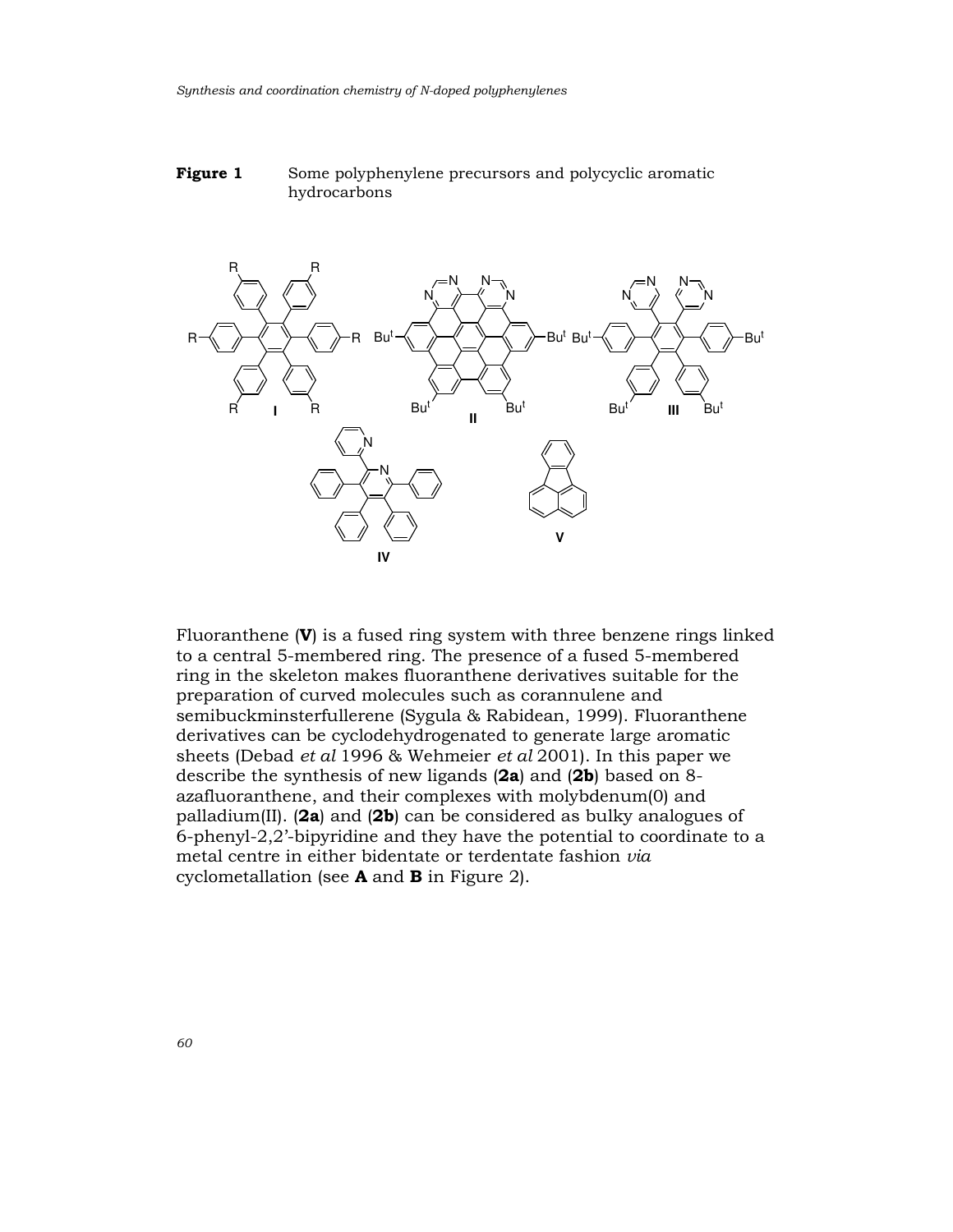

#### **Figure 2** Coordination modes of  $(2)$  to a metal centre M. R = H or Bu<sup>t</sup>.

#### Methodology

All the experiments were carried out in an inert atmosphere (nitrogen or argon). Elemental analyses were carried out on a Carlo Erba 1006 automatic analyser. IR spectra were recorded on a PerkinElmer Spectrum One FT-IR spectrometer fitted with a universal ATR sampling accessory. Mass spectral data were obtained using a micromass LCT electrospray mass spectrometer. NMR spectra were recorded on a Bruker DPX 400 spectrometer (operating frequencies for 1H and 13C are 400.13 and 100.62 MHz, respectively) or Bruker Avance $\Pi$  600 spectrometer (operating frequencies for 1H and 13C are 600.13 and 150.9 MHz). <sup>1</sup>H and <sup>13</sup>C chemical shifts ( $\delta$ ) are in ppm with respect to TMS and coupling constants (J) are in Hz. Flash chromatography was carried out using silica gel as the stationary phase. Acenaphthenequinone was purchased from Aldrich. 7,9-Diphenyl-8Hcyclopenta[l] acenaphthylen-8-one (1a) was prepared according to a literature procedure (Wehmeier et al 2001).

### 7,9-Bis(4-tert-butylphenyl)-8H-cyclopenta[l]acenaphthylen-8-one (1b)

Acenaphthenequinone (400 mg, 2.19 mmol), 1,3-bis(4-tertbutylphenyl)propan-2-one (700 mg, 2.2 mmol) and NaOH (100 mg) were stirred at room temperature in MeOH (50 mL) for 24 h. The resulting black precipitate (1b) was filtered, washed with MeOH and dried in a vacuum. Yield (960 mg, 94%). An analytical sample was crystallised from  $CH_2Cl_2/MeOH$ . Found: C, 88.69; H, 6.79, calcd. (%) for  $C_{35}H_{32}O \cdot 0.1CH_2Cl_2$ : C, 88.28; H, 6.80. IR (neat) cm<sup>-1</sup>: 2958, 1701, 1473, 1360, 1271, 1130, 840, 825 and 773. <sup>1</sup>H-NMR (400 MHz,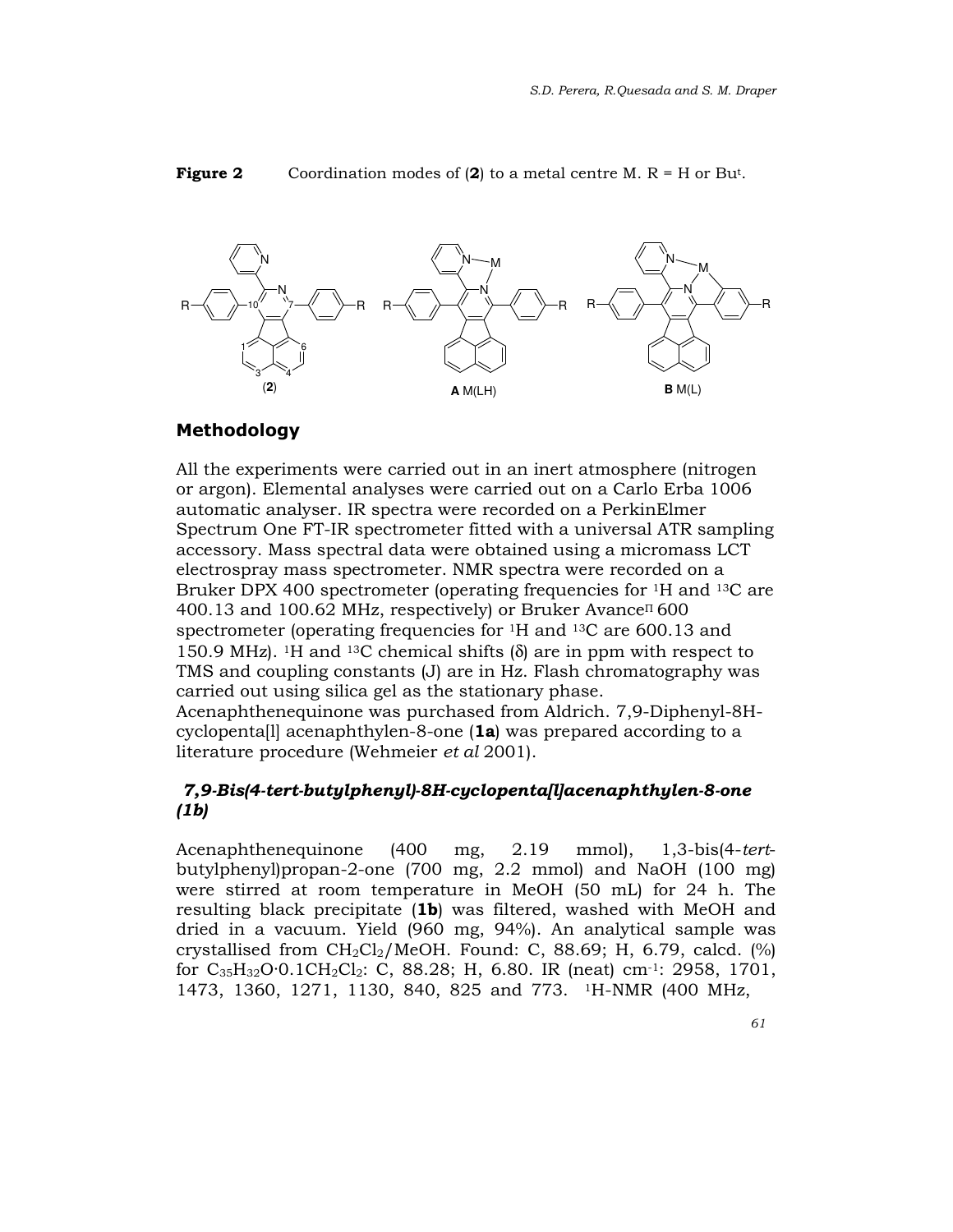CDCl3): 8.12 (d, 2H, 3J(HH) 7.0 Hz, H3), 7.88 (d, 2H, 3J(HH) 8.0, Hz, H1), 7.80 (d, 4H, 3J(HH) 8.0 Hz, H4), 7.61 (app. t, 2H, 3J(HH) 7.5 Hz, H2), 7.57 (d, 4H,  $\rm{^{3}J(HH)}$  8.0 Hz, H<sup>5</sup>) and 1.42 (s, 18H, CMe<sub>3</sub>). <sup>13</sup>C-NMR (100 MHz, CDCl3): 202.0 (1C, C=O), 128.3 (2C, C4), 127.9 (1C, C2), 127.0  $(1C, C<sup>1</sup>), 125.1 (2C, C<sup>5</sup>), 121.1 (C<sub>quad</sub>), 120.4 (1C, C<sup>3</sup>), 34.4 (CMe<sub>3</sub>) and$ 30.9 ( $CMe<sub>3</sub>$ ).

#### 7,10-Diphenyl-9-(2-pyridyl)-8-azafluoranthene (2a)

7,9-Diphenyl-8H-cyclopenta[l]acenaphthylen-8-one (600 mg, 1.68 mmol) and 2-cyano pyridine (1.1 g, 11.6 mmol) were refluxed under nitrogen for 48 h. The resulting brownish red solution was allowed to cool. Chromatography on silica using  $MeOH / CH<sub>2</sub>Cl<sub>2</sub>$  gave (2a) as a pale yellow crystalline solid. Yield (180 mg, 25%). Found: C, 87.30; H, 4.62; N, 6.23, calcd. (%) for C<sub>32</sub>H<sub>20</sub>N<sub>2</sub>.0·1CH<sub>2</sub>Cl<sub>2</sub>: C, 87.35; H, 4.58; N, 6.35. IR (neat) cm<sup>−</sup>1: 3006, 1586, 1546, 1475, 1422, 1402, 1276, 1261, 828, 766, 749 and 704. ESI-MS (acetone, m/z): found: 433.1697, calcd. 433.1705, for  $C_{32}H_{21}N_2$ ,  $[M+1]^+$ . <sup>1</sup>H-NMR (400 MHz, CDCl<sub>3</sub>): 8.52 (br, m, 1H, <sup>3</sup>J(HH) 5.0 Hz, H<sup>10</sup>), 7.95 (m, 2H, H<sup>4</sup>), 7.91 (d, 1H, 3J(HH) 8.0 Hz, H1), 7.87 (d, 1H, 3J(HH) 8.0 Hz, H1'), 7.63-7.55 (m, 5H, H<sup>3'</sup>, H<sup>5'</sup>, H<sup>6'</sup> and H<sup>8</sup>), 7.52-7.49 (m, 2H, H<sup>2'</sup> and H<sup>7</sup>), 7.46-7.40 (m, 6H,  $H^2$ ,  $H^4$ ,  $H^5$  and  $H^6$ ),  $7.12$  (m,  $1H$ ,  $3J(HH)$  5.0,  $7.5$  Hz,  $4J(HH)$  1.5 Hz, H<sup>9</sup>) and 7.00 (d, 1H, <sup>3</sup>J(HH) 7.0, Hz, H<sup>3</sup>). <sup>13</sup>C-NMR (100 MHz, CDCl<sub>3</sub>): 148.4 (1C, C10), 135.2 (1C, C8), 129.6 (2C, C4), 128.8 (2C, C4'), 128.5  $(1C, C<sup>1</sup>), 128.3 (1C, C<sup>6</sup>), 128.2 (2C, C<sup>5</sup>), 128.1 (2C, C<sup>5</sup>), 127.5 (1C, C<sup>6</sup>),$ 127.3 (1C, C2'), 127.2 (1C, C2), 127.0 (1C, C1'), 124.9 (1C, C3), 124.6  $(1C, C<sup>7</sup>), 123.4 (1C, C<sup>3</sup>)$  and  $121.6 (1C, C<sup>9</sup>).$ 

#### 7,10-Di(4-tert-butylphenyl)-9-(2-pyridyl)-8-azafluoranthene (2b) (LH)

Bis(4-tert-butylphenyl)-8H-cyclopenta[l]acenaphthylen-8-one (700 mg, 1.49 mmol) and 2-cyanopyridine (2.0 g) were refluxed under nitrogen for 60 h. The resulting brownish red solution was allowed to cool. Chromatography on silica using MeOH and  $CH_2Cl_2$  gave (2b) as a pale yellow crystalline solid. Yield (310 mg, 38%). Found: C, 88.69; H, 6.79, calcd. (%) for  $C_{35}H_{32}O \cdot 0.1CH_2Cl_2$ : C, 88.28; H, 6.80. IR (neat) cm<sup>-1</sup>: 2958, 1701, 1473, 1360, 1271, 1130, 840, 825 and 773. ESI-MS (acetone, m/z): found: 545.2953, calcd. 545.2957, for  $C_{40}H_{37}N_2$ ,  $[M+1]^+$ . <sup>1</sup>H-NMR (400 MHz, CDCl<sub>3</sub>): 8.52 (br, m, 1H, <sup>3</sup>J(HH) 4.0 Hz, H<sup>10</sup>), 7.91 (d, 1H,  $3J(HH)$  8.0 Hz,  $H<sup>1</sup>$ ), 7.90 (d, 2H,  $3J(HH)$  8.5 Hz,  $H<sup>4</sup>$ ), 7.87 (d, 1H,  $3J(HH)$  8.0 Hz, H<sup>1</sup>), 7.72 (d, 1H,  $3J(HH)$  7.0 Hz, H<sup>3</sup>), 7.61 (d, 2H,  $3J(HH)$ 8.5 Hz, H5'), 7.55-7.51 (m, 2H, H2' and H8), 7.47-7.44 (m, 3H, 3J(HH)

.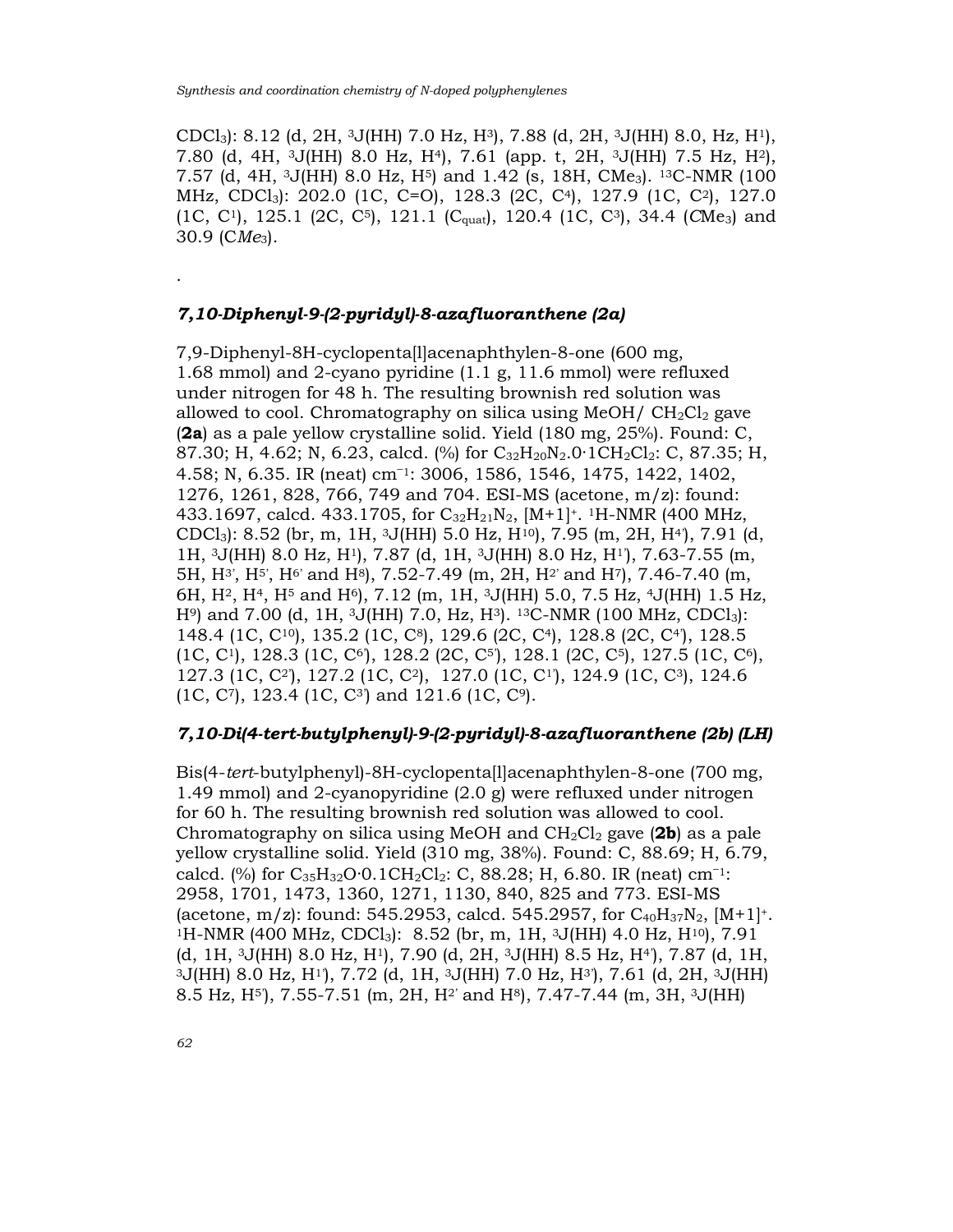8.5 Hz, H5 and H2), 7.43 (d, 1H, 3J(HH) 8.0 Hz, H7), 7.35 (d, 2H, 3J(HH) 8.5 Hz, H4), 7.12 (m, 1H, H9), 7.02 (d, 1H, 3J(HH) 7.0, Hz, H3), 1.45 (s, 9H, CMe<sub>3</sub>) and 1.41 (s, 9H, CMe<sub>3</sub>). <sup>13</sup>C-NMR (100 MHz, CDCl<sub>3</sub>, δ in ppm): 148.3 (1C, C<sup>10</sup>), 134.9 (1C, C<sup>8</sup>), 129.2 (2C, C<sup>4</sup>), 128.4 (2C, C<sup>4</sup>), 128.3 (1C, C1), 127.5 (1C, C2'), 127.3 (1C, C2), 126.9 (1C, C1'), 125.0 (2C, C5'), 124.9 (2C, C5), 124.8 (1C, C3), 124.6 (1C, C7), 123.4 (1C, C3'), 121.5 (1C, C<sup>9</sup>), 34.4 (1C, CMe<sub>3</sub>), 34.2 (1C, CMe<sub>3</sub>) and 31.0 (6C, C*Me<sub>3</sub>*).

### $[Mo(CO)_4(2a)]$  (3a)

A solution containing (2a) (20 mg, 0.046 mmol) and  $[Mo(CO)<sub>4</sub>(piperidine)<sub>2</sub>]$  (17 mg, 0.046 mmol) in CH<sub>2</sub>Cl<sub>2</sub> (1.5 mL) was stirred at room temperature for 30 min. The resulting dark brown solution was concentrated to a low volume  $(ca. 0.5 mL)$ ; the addition of methanol gave (3a) as black crystals (29 mg, 97%). Found: C, 57.99; H, 3.02; N, 3.62, calcd. (%) for  $C_{36}H_{20}N_2O_4Mo \cdot 1.5CH_2Cl_2$ : C, 58.70; H, 3.01; N, 3.64. IR (neat, v, cm<sup>-1</sup>): 2005, 1863, 1823, 1420, 1408, 828, 766 and 700. <sup>1</sup>H-NMR (400 MHz, CDCl<sub>3</sub>): 9.24 (br, d, 1H, <sup>3</sup>J(HH) 5.5 Hz,  $H^{10}$ ), 7.98 (d, 1H, <sup>3</sup>J(HH) 8.0 Hz,  $H^1$  or  $H^1$ ), 7.91 (d, 1H, <sup>3</sup>J(HH) 8.5 Hz, H1 or H1'), 7.75-7.71 (m, 6H, Ph), 7.67-7.65 (m, 2H, Ph), 7.59-7.57 (m, 2H, Ph), 7.48-7.44 (m, 2H, H2 and H2'), 7.41 (m, 1H, 3J(HH) 7.5 Hz,  $4J(HH)$  1.5 Hz, H<sup>8</sup>), 7.23 (d, 1H,  $3J(HH)$  8.5 Hz, H<sup>7</sup>), 7.16 (m, 1H,  $3J(HH)$ 5.5 Hz, 4J(HH) 1.5 Hz, H9), 6.79 (d, 1H, 3J(HH) 7.5 Hz, H3 or H3') and 6.66 (d, 1H,  $3J(HH)$  7.0 Hz, H $3$  or H $3$ ).  $13C-NMR$  (100 MHz, CDCl<sub>3</sub>): 225.7 (1C, C≡O), 217.1 (1C, C≡O), 204.6 (2C, C≡O), 152.5 (1C, C10), 134.9 (1C, C8), 130.0 (1C, Ph), 129.7 (1C, C1 or C1'), 129.4 (2C, Ph), 129.1 (1C, Ph), 129.0 (2C, Ph), 128.9 (2C, Ph), 128.4 (2C, Ph), 128.2  $(1C, C<sup>1</sup>$  or C<sup>1</sup>), 127.9 (1C, C<sup>2</sup> or C<sup>2</sup>), 127.6 (1C, C<sup>2</sup> or C<sup>2</sup>), 126.9 (1C, C<sup>7</sup>), 126.3 (1C, C3 or C3'), 125.4 (1C, C3 or C3') and 122.9 (1C, C9).

### [Mo(CO)<sub>4</sub>(2b)] (3b)

A solution containing  $(2b)$  (20 mg, 0.036 mmol) and  $[Mo(CO)<sub>4</sub>(piperidine)<sub>2</sub>]$  (13.8 mg, 0.036 mmol) in  $CH<sub>2</sub>Cl<sub>2</sub>$  (2 mL) was stirred at 20  $\degree$ C for 30 min. The resulting dark brown solution was concentrated to a low volume (ca. 0.5 mL), then MeOH was added to give (3b) as black crystals (23 mg, 83%). Found: C, 69.87; H, 4.81; N, 3.65, calcd. (%) for C44H36N2O4Mo: C, 70.21; H, 4.82; N, 3.72. IR (neat, v, cm<sup>-1</sup>): 2963, 2001, 1872, 1829, 1815, 1422, 1118, 828 and 779. <sup>1</sup>H-NMR (400 MHz, CDCl3): 9.23 (br, d, 1H, 3J(HH) 4.5 Hz, H10), 7.97 (d, 1H,  $3J(HH)$  8.0 Hz,  $H^1$  or  $H^1$ ), 7.90 (d, 1H,  $3J(HH)$  8.0 Hz,  $H^1$  or  $H^1$ ), 7.73 (d, 2H,  $3J(HH)$  8.5 Hz, H<sup>5</sup> or H<sup>5</sup>), 7.71 (d, 2H,  $3J(HH)$  8.5 Hz, H<sup>5</sup> or H5'), 7.58 (d, 2H, 3J(HH) 8.5 Hz, H4 or H4'), 7.47 (d, 2H, 3J(HH) 8.5 Hz,  $H<sup>4</sup>$  or H<sup>4</sup>), 7.48-7.44 (m, 2H, H<sup>2</sup> and H<sup>2</sup>), 7.36 (m, 1H, <sup>3</sup>J(HH) 8.5 Hz,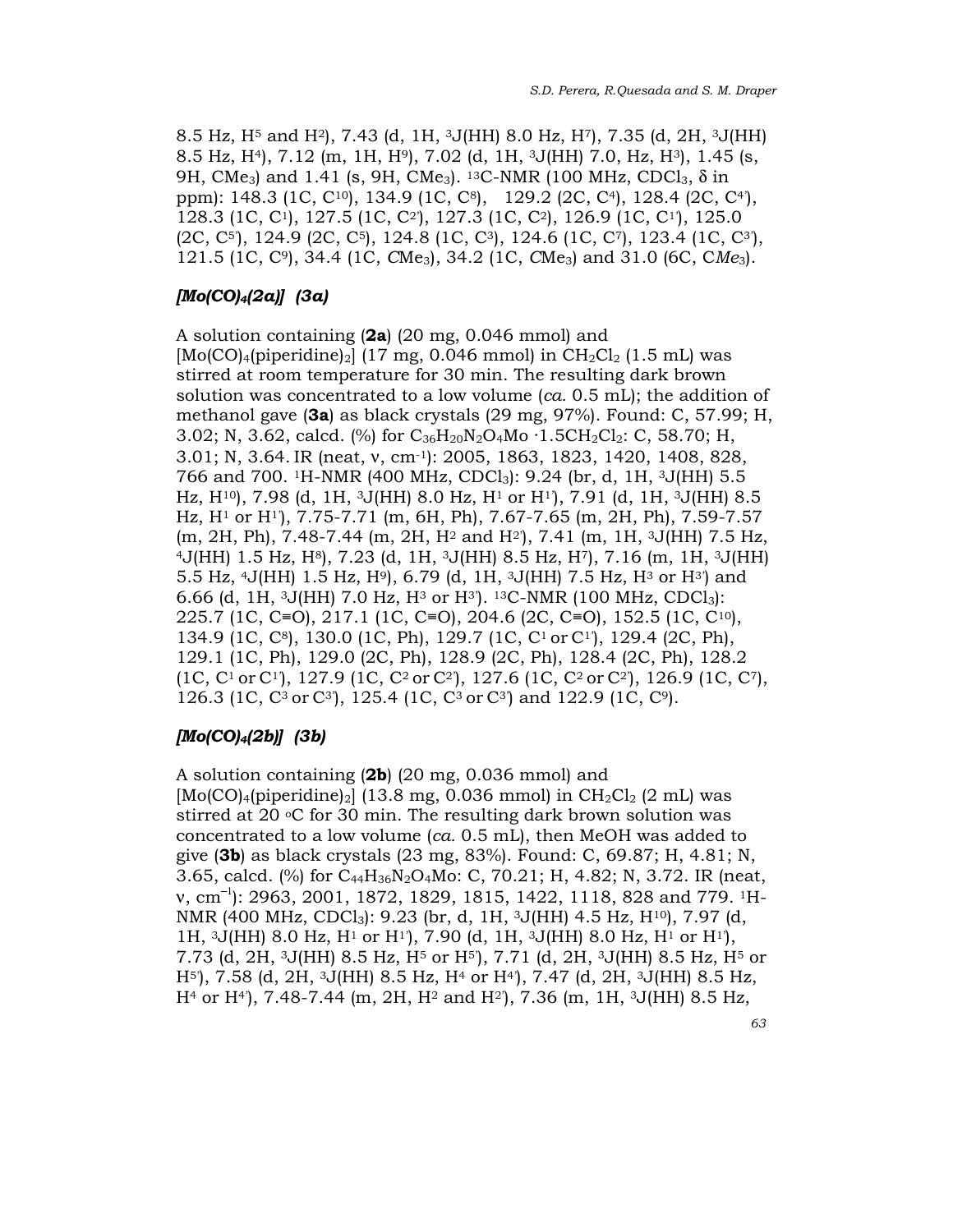$4J(HH)$  1.5 Hz, H $^{8}$ ), 7.20 (d, 1H,  $3J(HH)$  8.0 Hz, H $^{7}$ ), 7.13 (br, m, 1H, H $^{9}$ ), 6.81 (d, 1H,  $3J(HH)$  7.5 Hz, H $3$  or H $3$ ), 6.72 (d, 1H,  $3J(HH)$  7.0 Hz, H $3$  or H3'), 1.52 (s, 9H, CMe3) and 1.51 (s, 9H, CMe3). 13C-NMR: 225.8 (1C, C≡O), 216.6 (1C, C≡O), 204.8 (2C, C≡O), 152.4 (1C, C10), 134.7 (1C, C<sup>8</sup>), 129.7 (1C, C<sup>1</sup> or C<sup>1</sup>), 128.6 (Ar), 128.0 (1C, C<sup>1</sup> or C<sup>1</sup>), 127.9 (Ar and C2 or C2' ), 127.5(1C, C2 or C2'), 126.8 (1C, C7), 126.8 (Ar), 126.3 (1C, C3 or C3'), 125.7 (Ar), 125.4 (1C, C3 or C3'), 122.7 (1C, C9), 34.61  $(1C, CMe<sub>3</sub>), 34.58 (1C, CMe<sub>3</sub>), 31.1 (3C, CMe<sub>3</sub>)$  and 31.0 (3C, CMe<sub>3</sub>).

### $[Pd(OAc)[L]]$   $(4a)$

A solution containing (2b) (40 mg, 0.073 mmol) and  $[Pd(OAc)<sub>2</sub>]$  (16.5) mg,  $0.073$  mmol) in CH<sub>2</sub>Cl<sub>2</sub> (4 mL) was refluxed for 3 h. The solution was concentrated to a low volume (ca. 1 mL) then diethyl ether was added to give  $(4a)$  as a yellow solid  $(49 \text{ mg}, 94\%)$ . Found: C, 69.33; H, 5.13; N 3.69, calcd. (%) for  $C_{42}H_{38}N_2O_2Pd \cdot 0.2CH_2Cl_2$ : C, 69.79; H, 5.33; N 3.86. IR (neat, v, cm<sup>-1</sup>): 2962, 1619 (C=O), 1584, 1420, 1368, 1319, 1266, 824, 781 and 669. ESI-MS (acetone, m/z): found: 649.1848, calcd. 649.1835 for  $C_{40}H_{35}N_2Pd$ , [M-OAc]<sup>+</sup>. <sup>1</sup>H-NMR (400 MHz, CDCl<sub>3</sub>,  $\delta$ in ppm): 8.81 (d, 1H,  $3J(HH)$  7.0 Hz, H $3$ ), 8.61 (br, d, 1H,  $3J(HH)$  5.0 Hz, H10), 8.21 (d, 1H, 3J(HH) 8.0 Hz, H13), 8.02 (d, 1H, 3J(HH) 7.5 Hz, H1'), 8.02 (d, 1H, 3J(HH) 7.5 Hz, H1), 7.77 (t, 1H, 3J(HH) 7.5 Hz, H2'), 7.74 (d, 2H, 3J(HH) 8.0 Hz, H5), 7.47 (d, 1H, 4J(HH) 1.5 Hz, H11), 7.47 (m, 1H,  $4J(HH)$  1.5 Hz, H<sup>8</sup>, overlaps with H<sup>11</sup>, 7.40 (m, 1H, H<sup>2</sup>, overlaps with H4), 7.40 (d, 2H, 3J(HH) 8.0 Hz, H4), 7.35 (m, 1H, H9), 7.26 (dd, 1H,  $3J(HH)$  8.0 Hz,  $4J(HH)$  1.5 Hz,  $H^{12}$ ), 6.83 (d, 1H,  $3J(HH)$  8.5 Hz, H<sup>7</sup>), 6.46 (d, 1H, 3J(HH) 7.0 Hz, H3), 1.53 (s, 9H, CMe3) and 1.43 (s, 9H, CMe3). <sup>13</sup>C-NMR: 177.5 (C=O), 160.4 (Cquat, PdC), 149.8 (1C, C10), 137.6 (1C, C<sup>8</sup>), 129.9 (1C, C<sup>11</sup>), 129.6 (1C, C<sup>1</sup>), 128.4 (1C, C<sup>1</sup>), 128.2 (2C, C<sup>4</sup>), 127.6 (1C, C2), 127.5 (1C, C2'), 127.1 (2C, C5), 126.2 (1C, C13), 125.6  $(1C, C^3)$ , 125.6  $(1C, C^3)$ , 125.3  $(1C, C^7)$ , 125.1  $(1C, C^9)$ , 120.9  $(1C, C^{12})$ , 34.71 (CMe<sub>3</sub>), 34.65 (CMe<sub>3</sub>), 31.0 (CMe<sub>3</sub>), 30.8 (CMe<sub>3</sub>) and 23.8  $(C(=O)Me)$ .

### [PdCl(L)] (4b)

A solution containing the ligand (2b) (20 mg, 0.037 mmol) and  $[PdCl_2(NCPh)_2]$  (14mg, 0.037 mmol) in  $CH_2Cl_2$  (2 mL) was refluxed for 45 min to give a yellow precipitate. The solution was concentrated to a low volume and the yellow precipitate (4b) was filtered and washed with methanol, (22 mg, 88%). Found: C, 69.62; H, 5.12; N 3.88, calcd. (%) for  $C_{40}H_{35}N_2CIPd$ : C, 70.07; H, 5.15; N 4.09. IR (neat, v, cm<sup>-1</sup>): 2949, 1546, 1582, 1422, 826 and 772. ESI-MS (MeCN, m/z): found: 649.1855; calcd. 649.1835 for  $C_{40}H_{35}N_2Pd$ , [M-Cl]<sup>+</sup>. <sup>1</sup>H-NMR (400 MHz,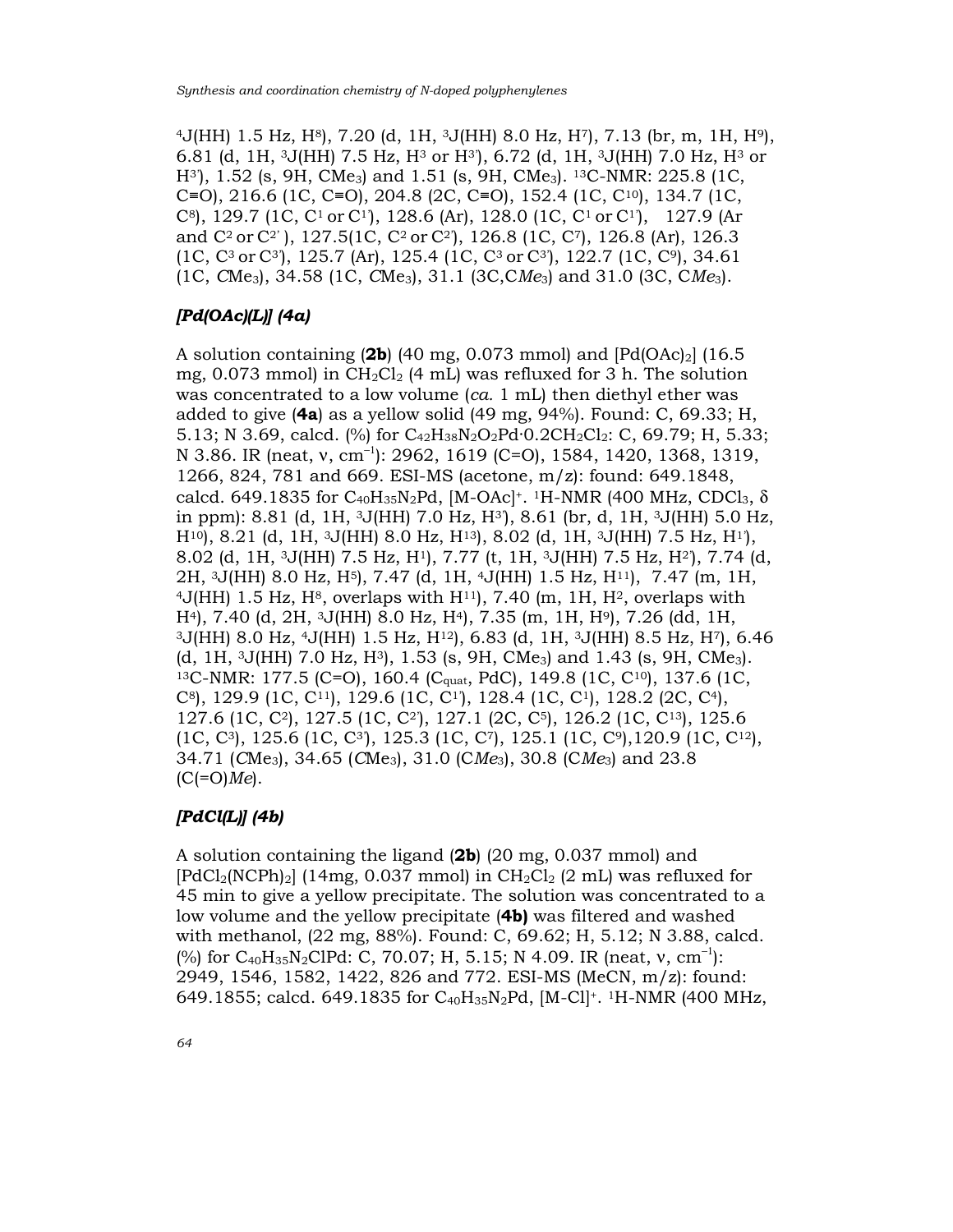CDCl3): 9.06 (br, m, 1H, H10), 8.83 (d, 1H, 3J(HH) 7.5 Hz, H3'), 8.24 (d, 1H, 3J(HH) 8.0 Hz, H13), 8.05 (d, 1H, 4J(HH) 2.0 Hz, H11), 8.04 (d, 1H,  $3J(HH)$  8.0 Hz, H<sup>1</sup>), 8.02 (d, 1H,  $3J(HH)$  7.5 Hz, H<sup>1</sup>), 7.78 (t, 1H,  $3J(HH)$ 7.5 Hz, H2'), 7.76 (d, 2H, 3J(HH) 8.0 Hz, H5), 7.51 (dt, 1H, 3J(HH) 8.0 Hz, 4J(HH) 1.5 Hz, H8), 7.44 (d, 2H, 3J(HH) 8.0 Hz, H4), 7.39 (m, 2H, H<sup>2</sup> & H9), 7.26 (dd, 1H, 3J(HH) 8.0 Hz, 4J(HH) 2.0 Hz, H12), 6.84 (d, 1H, <sup>3</sup>J(HH) 8.5 Hz, H7), 6.48 (d, 1H, 3J(HH) 7.5 Hz, H3), 1.54 (s, 9H, CMe3) and 1.45 (s, 9H, CMe<sub>3</sub>). <sup>13</sup>C-NMR (100 MHz, CDCl<sub>3</sub>): 150.0 (1C, C<sup>10</sup>), 133.8 (1C, C11), 138.1 (1C, C8), 130.1 (1C, C1), 128.9 (1C, C1'), 128.8  $(2C, C<sup>4</sup>)$ , 128.1 (1C, C<sup>2</sup>), 128.1 (1C, C<sup>2</sup>), 127.6 (2C, C<sup>5</sup>), 126.3 (1C, C<sup>13</sup>), 126.7 (1C, C3), 126.2 (1C, C3'), 125.6 (1C, C7), 125.4 (1C, C9) and 121.2 (1C, C12).

### $[PdCl(L)]$  (4b) from (4a)

A solution of NH4Cl (6 mg, 0.112 mmol) in methanol (1 mL) was added to a suspension of (4a) (15 mg, 0.021 mmol) in acetone (4 mL) and dichloromethane (1 mL). The reaction mixture was stirred at room temperature for 15 h; the solvent was then removed and the product extracted into dichloromethane. The combined extract was concentrated and methanol was added to give the required product (4b) as a yellow solid, (12 mg, 83%).

# $[PdBr(L)]$  (4c) from (4a)

A solution of NaBr (11 mg, 0.109 mmol) in methanol (1 mL) was added to a suspension of  $(4a)$  (13 mg, 0.0183 mmol) in acetone  $(4 \text{ mL})$  and dichloromethane (1 mL). The reaction mixture was stirred at room temperature for 24 h; the solvent was then removed and the residue was extracted with dichloromethane. The combined extract was concentrated and methanol was added to give the required product (4c) as a yellow solid, (11 mg, 83%). Found: C, 65.55; H, 4.80; N 3.57, calcd. (%) for  $C_{40}H_{35}N_2BrPd$ : C, 65.81; H, 4.83; N 3.84. IR (neat, v, cm−1): 2960, 1582, 1545, 1421, 1276, 1261, 824, 765 and 750. ESI-MS (acetonitrile, m/z): found: 649.1823; calcd. 649.1835 for  $C_{40}H_{35}N_2Pd$ , [M-Br]<sup>+</sup>. <sup>1</sup>H-NMR (400 MHz, CDCl<sub>3</sub>,  $\delta$  in ppm): 9.21 (dd, 1H, <sup>3</sup>J(HH) 5.0 Hz, 4J(HH) 2.0 Hz, H10), 8.81 (d, 1H, 3J(HH) 7.0 Hz, H3'), 8.28 (d, 1H, <sup>4</sup>J(HH) 2.0 Hz, H11), 8.23 (d, 1H, 3J(HH) 8.0 Hz, H13), 8.03 (d, 1H, <sup>3</sup>J(HH) 8.0 Hz, H1'), 8.01 (d, 1H, 3J(HH) 8.0 Hz, H1), 7.78 (t, 1H, 3J(HH) 8.0 Hz, H2'), 7.76 (d, 2H, 3J(HH) 8.5 Hz, H5), 7.49 (dt, 1H, 3J(HH) 8.0 Hz, 4J(HH) 1.5 Hz, H8), 7.43 (d, 2H, 3J(HH) 8.5 Hz, H4), 7.42 (m, 1H, H<sup>2</sup> overlap with H4), 7.35 (m, 1H, 3J(HH) 5.0 Hz, 4J(HH) 1.5 Hz, H9), 7.25 (dd, 1H, 3J(HH) 8.5 Hz, 4J(HH) 2.0 Hz, H12), 6.85 (d, 1H, 3J(HH) 8.5 Hz, H7), 6.48 (d, 1H, 3J(HH) 7.5 Hz, H3), 1.54 (s, 9H, CMe3) and 1.44 (s,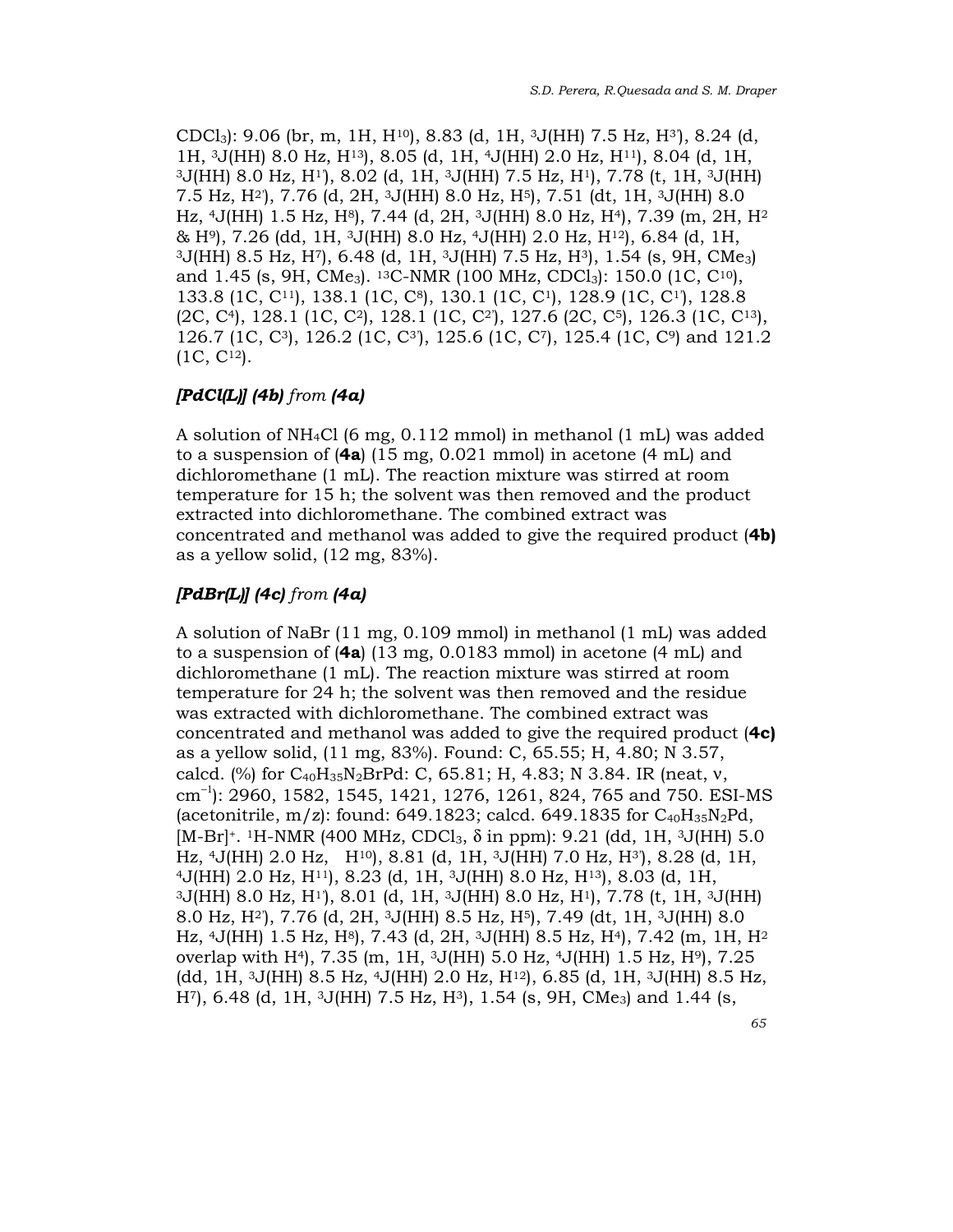9H, CMe<sub>3</sub>). <sup>13</sup>C-NMR (100 MHz, CDCl<sub>3</sub>): 151.1 (1C, C<sup>10</sup>), 136.4 (1C, C<sup>11</sup>), 137.9 (1C, C8), 130.1 (1C, C1), 129.0 (1C, C1'), 128.8 (2C, C4), 128.0 (1C, C2), 128.1 (1C, C2'), 127.6 (2C, C5), 126.4 (1C, C13), 126.7 (1C, C3), 126.2 (1C, C3'), 125.7 (1C, C7), 125.6 (1C, C9) and 121.0 (1C, C12).

### $[PdBr(L)]$  (4c) from (4b)

A solution of NaBr (11 mg, 0.109 mmol) in methanol (1 mL) was added to a suspension of (4b) (13 mg, 0.0189 mmol) in acetone (4 mL) and  $CH_2Cl_2$  (1 mL). The reaction mixture was stirred at room temperature for 20 h; the solvent was then removed and the residue was extracted with dichloromethane. The combined extract was concentrated and methanol was added to give the required product (4c) as a yellow solid, (13 mg, 94%).

### [PdI(L)] (4d)

To a suspension of  $(4a)$  (15 mg, 0.021 mmol) in acetone  $(4 \text{ mL})$  and  $CH_2Cl_2$  (1 mL) was added NaI (16 mg, 0.105 mmol). The reaction mixture was stirred at room temperature for 20 h; the solvent was then removed and the residue extracted with  $CH<sub>2</sub>Cl<sub>2</sub>$ . The combined extract was concentrated and added methanol to give the required product (4d) as a yellow solid, (15 mg, 91%). Found: C, 61.46; H, 4.53; N 3.34, calcd. (%) for  $C_{40}H_{35}N_2IPd$ : C, 61.83; H, 4.54; N 3.61. IR (neat, v, cm<sup>-1</sup>): 2960, 1584, 1547, 1420, 824 and 771. ESI-MS (acetonitrile, m/z): found: 649.1865; calcd. 649.1835 for C<sub>40</sub>H<sub>35</sub>N<sub>2</sub>Pd, [M-I]<sup>+</sup>. <sup>1</sup>H-NMR (400 MHz, CDCl<sub>3</sub>,  $\delta$  in ppm): 9.45 (dd, 1H, <sup>3</sup>J(HH) 5.0 Hz, <sup>4</sup>J(HH) 1.0 Hz, H10), 8.80 (d, 1H, 3J(HH) 7.0 Hz, H3'), 8.65 (d, 1H, 4J(HH) 2.0 Hz, H11), 8.23 (d, 1H, 3J(HH) 8.0 Hz, H13), 8.04 (d, 1H, 3J(HH) 8.0 Hz, H1'), 8.02 (d, 1H, 3J(HH) 8.0 Hz, H1), 7.76 (t, 1H, 3J(HH) 8.0 Hz, H2'), 7.75 (d, 2H,  $3J(HH)$  8.5 Hz, H<sup>5</sup>), 7.48 (dt, 1H,  $3J(HH)$  8.0 Hz,  $4J(HH)$  1.5 Hz, H<sup>8</sup>), 7.42 (d, 2H, 3J(HH) 8.5 Hz, H4), 7.42 (m, 1H, H2, overlap with H4), 7.33 (m, 1H, 3J(HH) 7.5 Hz, 4J(HH) 1.0 Hz, H9), 7.23 (dd, 1H, 3J(HH) 8.0 Hz, <sup>4</sup>J(HH) 2.0 Hz, H12), 6.88 (d, 1H, 3J(HH) 8.0 Hz, H7), 6.48 (d, 1H, 3J(HH) 7.0 Hz, H3), 1.54 (s, 9H, CMe3) and 1.43 (s, 9H, CMe3). 13C-NMR (100 MHz, CDCl<sub>3</sub>,  $\delta$  in ppm): 153.4 (1C, C<sup>10</sup>), 141.4 (1C, C<sup>11</sup>), 137.5 (1C, C<sup>8</sup>), 130.1 (1C, C1), 129.0 (1C, C1'), 128.8 (2C, C4), 128.1 (1C, C2), 128.1 (1C, C2'), 127.6 (2C, C5), 126.7 (1C, C13), 126.7 (1C, C3), 126.1 (1C, C3'), 125.9 (1C, C7), 125.8 (1C, C9) and 120.6 (1C, C12).

#### $[(n^3-methally]/Pd(2b)]PF_6(5)$

The ligand (2b) (20 mg, 0.037 mmol) and  $[(\eta^3-metallyl)Pd(\mu-Cl)]_2$ (7.2 mg, 0.018 mmol) were dissolved in dichloromethane (1 mL). After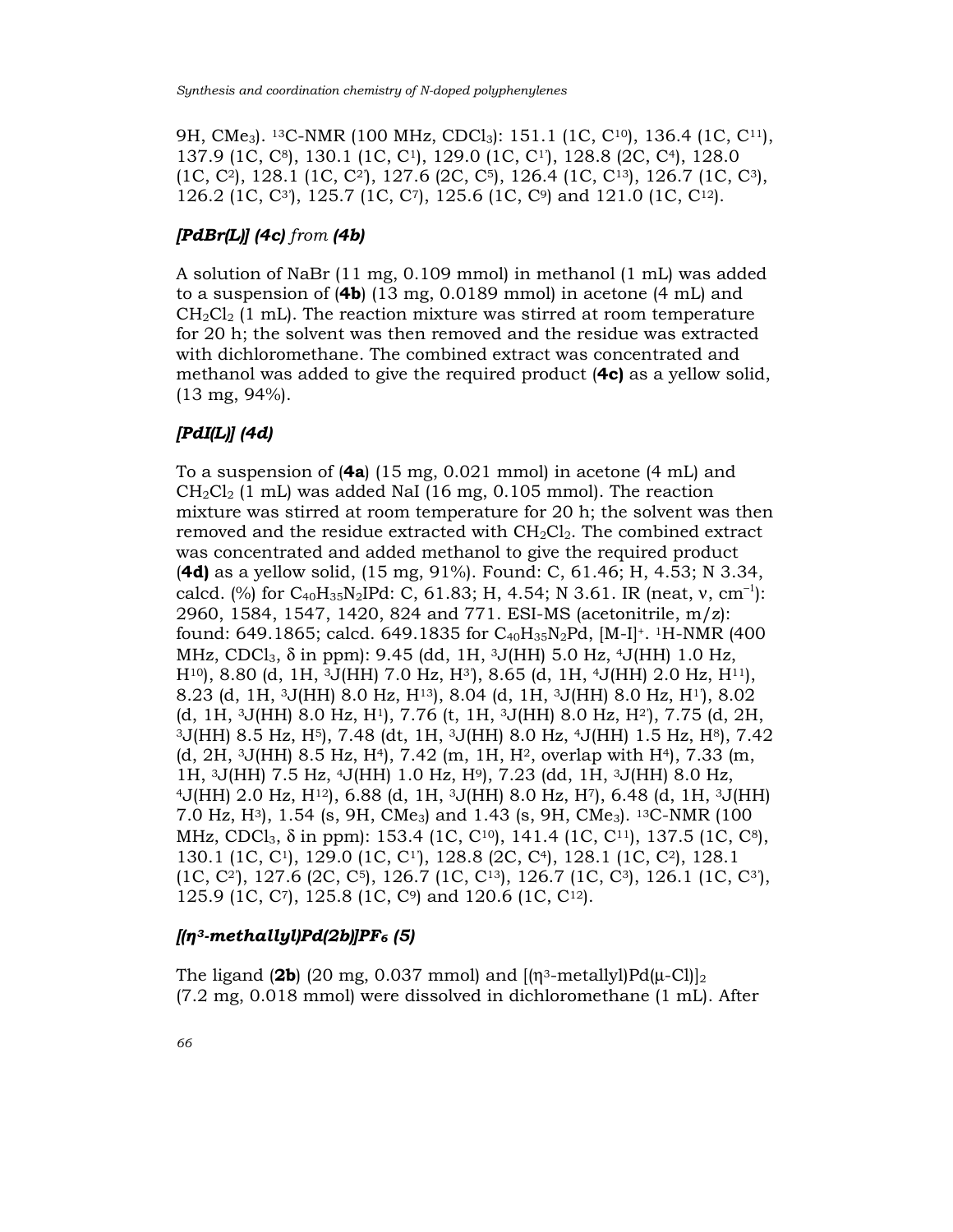15 min, a solution of  $NH_4PF_6$  (12 mg, 0.073 mmol) in methanol (1 mL) was added. The solution was concentrated to yield the required product (5) as a yellow solid (26 mg,  $81\%$ ). Found: C,  $61.31$ ; H,  $5.02$ ; N 3.18, calcd. (%) for  $C_{44}H_{43}N_2PF_6Pd \cdot 0.2CH_2Cl_2$ : C, 61.14; H, 5.04; N 3.22. IR (neat, v, cm<sup>-1</sup>): 2959, 1610, 1559, 1476, 1460, 1420, 1275, 1267, 1116 and 829. ESI-MS (acetone, m/z): found: 705.2438; calcd. 705.2461 for C<sub>44</sub>H<sub>43</sub>N<sub>2</sub>Pd, [M-PF<sub>6</sub>]<sup>+</sup>. <sup>1</sup>H-NMR (400 MHz, CDCl<sub>3</sub>, δ in ppm): 8.92 (br, d, 1H, 3J(HH) 4.5 Hz, H10), 8.06 (d, 1H, 3J(HH) 8.0 Hz, H1 or H1'), 7.99 (d, 1H, 3J(HH) 8.0 Hz, H1 or H1'), 7.78-7.76 (m, 6H, H5,  $H<sup>4</sup>$  and  $H<sup>5</sup>$ ), 7.62-7.54 (m, 4H,  $H<sup>2</sup>$ ,  $H<sup>2</sup>$ ,  $H<sup>8</sup>$  and  $H<sup>9</sup>$ ), 7.52 (d, 2H, <sup>3</sup>J(HH) 8.0 Hz, H4), 7.18 (d, 2H, 3J(HH) 7.0 Hz, H3 and H3'), 6.89 (d, 1H, 3J(HH) 7.0 Hz, H7), 3.99 (br, 1H, allyl-H), 3.30 (br, 1H, allyl-H), 2.48 (br, 1H, allyl-H), 2.01 (s, 3H, Me), 1.85 (br, 1H, allyl-H), 1.51 (s, 9H, CMe<sub>3</sub>) and 1.53 (s, 9H, CMe<sub>3</sub>). <sup>13</sup>C-NMR (100 MHz, CDCl<sub>3</sub>, δ in ppm): 153.9 (1C, C<sup>10</sup>, 138.1 (1C, C<sup>8</sup>), 130.6 (1C, C<sup>1</sup> or C<sup>1</sup>), 129.3 (C<sub>quat</sub>), 129.1 (1C, C<sup>1</sup> or C<sup>1</sup>), 128.9 (Ar), 128.4 (Ar), 128.1 (C<sup>2</sup> or C<sup>2'</sup>), 127.9 (1C, C<sup>2</sup> or C<sup>2</sup>), 127.5 (1C, C7), 127.1 (Ar), 126.2 (1C, C3 or C3'), 125.7 (Ar), 125.5 (1C, C3 or C<sup>3</sup>), 125.4 (1C, C<sup>9</sup>), 34.8 (1C, CMe<sub>3</sub>), 34.7 (1C, CMe<sub>3</sub>), 31.0 (3C, CMe<sub>3</sub>), 31.0 (3C, CMe3) and 22.1 (1C, Me).

#### $[Pd(DMAP)(L)]PF_6$  (6a)

To a suspension of  $(4a)$  (14 mg, 0.0197 mmol) in CH<sub>2</sub>Cl<sub>2</sub> (2 mL) was added 4-dimethylaminopyridine (DMAP) (10 mg, 0.082 mmol) followed by  $NH_4PF_6$  (12 mg, 0.073 mmol) in methanol (1 mL). After 15 min, the resulting pale yellow solution was concentrated to give (6a) as a yellow solid, (16 mg, 89%). Found: C, 60.29; H, 4.82; N 5.90, calcd. (%) for  $C_{47}H_{45}N_4PF_6Pd·0.25CH_2Cl_2$ : C, 60.47; H, 4.89; N 5.98. IR (neat, v, cm<sup>-1</sup>): 2948, 1618, 1541, 1422, 1392, 1275, 1261, 1224, 835, 750 and 764. ESI-MS (acetone, m/z): found: 771.2663; calcd. 771.2679 for  $C_{47}H_{45}N_{4}Pd$ , [M-PF<sub>6</sub>]<sup>+</sup>. <sup>1</sup>H-NMR (600 MHz, CDCl<sub>3</sub>,  $\delta$  in ppm): 8.81 (d, 1H, <sup>3</sup>J(HH) 7.5 Hz, H3'), 8.40 (d, 2H, 3J(HH) 7.0 Hz, H2 of DMAP), 8.35 (d, 1H, 3J(HH) 8.0 Hz, H13), 8.09 (d, 1H, 3J(HH) 8.0 Hz, H1'), 8.06 (d, 1H,  $3J(HH)$  8.0 Hz,  $H<sup>1</sup>$ , 8.04 (br, d, 1H,  $3J(HH)$  6.5 Hz,  $H<sup>10</sup>$ , overlaps with H4), 7.82 (t, 1H, 3J(HH) 8.0 Hz, H2'), 7.79 (d, 2H, 3J(HH) 8.5 Hz, H5), 7.65 (m, 1H, 3J(HH) 6.5 Hz, H9), 7.59 (m, 1H, 3J(HH) 8.0 Hz, 4J(HH) 1.5 Hz, H<sup>8</sup>), 7.42 (m, 1H, <sup>3</sup>J(HH) 8.0 Hz, H<sup>2</sup> overlaps with H<sup>4</sup>), 7.43 (d, 2H,  $3J(HH)$  8.5 Hz, H<sup>4</sup>), 7.34 (dd, 1H,  $3J(HH)$  8.5 Hz,  $4J(HH)$  2.0 Hz, H<sup>12</sup>), 6.92 (d, 1H, 3J(HH) 8.5 Hz, H7), 6.84 (d, 2H, 3J(HH) 7.0 Hz, H3 of DMAP), 6.82 (d, 1H, 4J(HH) 2.0 Hz, H11), 6.53 (d, 1H, 3J(HH) 7.0 Hz,  $H^3$ , 3.23 (s, 6H, NMe<sub>2</sub>), 1.55 (s, 9H, CMe<sub>3</sub>) and 1.32 (s, 9H, CMe<sub>3</sub>). <sup>13</sup>C-NMR (150.9 MHz, CDCl<sub>3</sub>, δ in ppm): 150.4 (1C, C<sup>10</sup>), 139.3 (1C, C<sup>8</sup>), 131.1 (1C, C11), 130.6 (1C, C1), 129.4 (1C, C1'), 128.6 (2C, C4), 128.3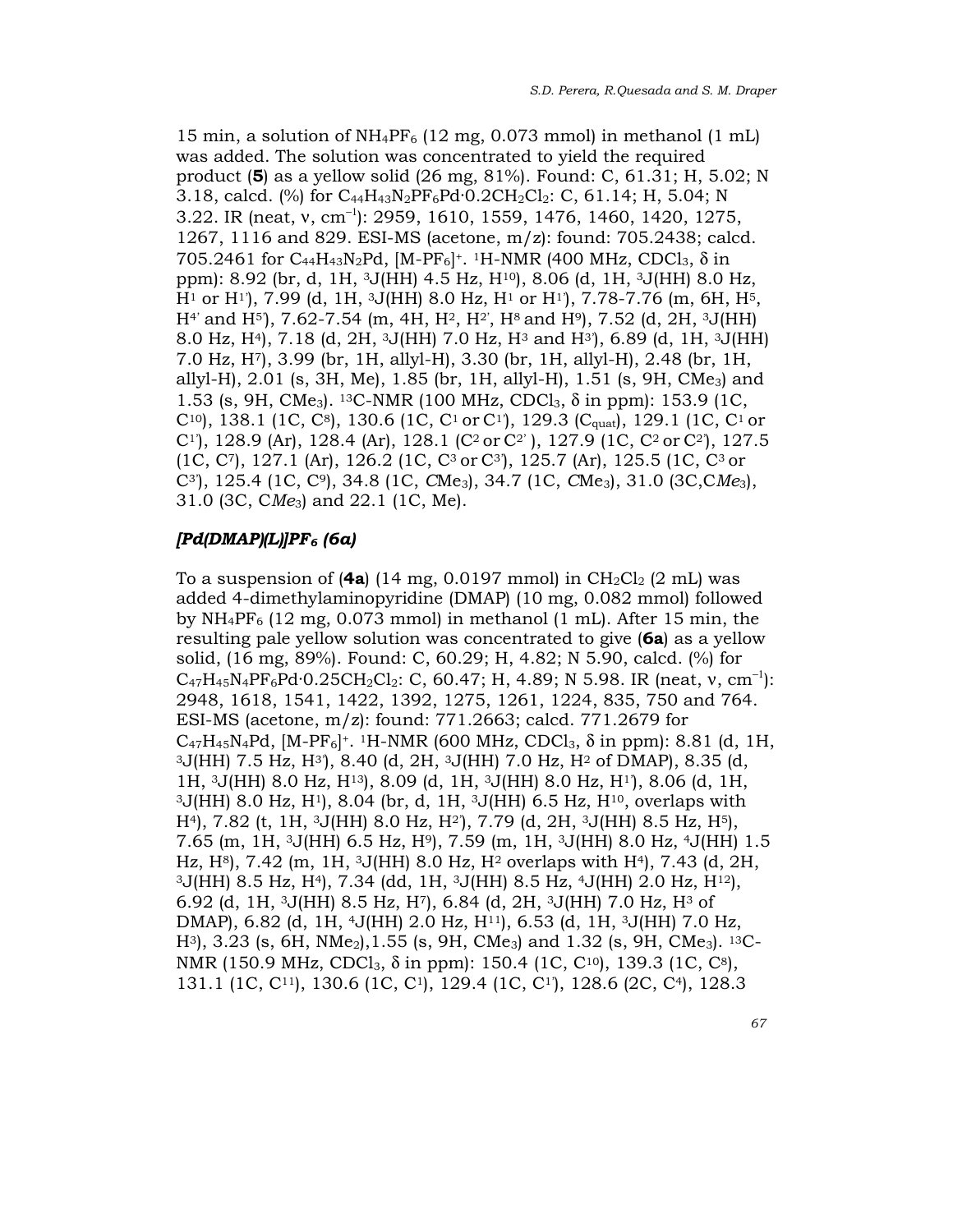(1C, C2), 128.1 (1C, C2'), 127.8 (2C, C5), 127.7 (1C, C9), 127.4 (1C, C7), 127.3 (1C, C3), 126.9 (1C, C13), 126.2 (1C, C3') and 122.1 (1C, C12).

#### $[Pd(PPh<sub>3</sub>)(L)]PF<sub>6</sub>$  (6b)

To a solution of  $(4a)$  (15 mg, 0.021 mmol) in CH<sub>2</sub>Cl<sub>2</sub> (3 mL) was added PPh<sub>3</sub> (7 mg, 0.026 mmol) followed by  $NH_4PF_6$  (12 mg, 0.073 mmol) in methanol (1 mL). After 30 min, the resulting pale yellow solution was concentrated to give (6b) as a yellow solid (19 mg, 85%). Found: C, 62.25; H, 4.73; N 2.46, calcd. (%) for  $C_{58}H_{50}N_2P_2F_6Pd$ : C, 65.88; H, 4.77; N 2.65. IR (neat, ν, cm-1): 2966, 1584, 1419, 1276, 1261, 834, 765 and 750. ESI-MS (acetone, m/z): found: 911.2779; calcd. 911.2746 for C<sub>58</sub>H<sub>50</sub>N<sub>2</sub>PPd, [M-PF<sub>6</sub>]<sup>+</sup>: <sup>31</sup>P-NMR (161 MHz, CDCl<sub>3</sub>, δ in ppm):  $42.4$  (s, PPh<sub>3</sub>) and  $-143.2$  (septet, PF<sub>6</sub><sup>-</sup>). <sup>1</sup>H-NMR (600 MHz, CDCl3, δ in ppm): 8.89 (d, 1H, 3J(HH) 7.0 Hz, H3'), 8.35 (d, 1H, 3J(HH) 8.0 Hz, H13), 8.13 (d, 1H, 3J(HH) 8.0 Hz, H1'), 8.10 (d, 1H, 3J(HH) 8.0 Hz, H<sup>1</sup>), 7.88-7.84 (m, 6H, Ph and H<sup>2</sup>), 7.79 (d, 2H, <sup>3</sup>J(HH) 8.5 Hz, H<sup>5</sup>), 7.64 -7.54 (m, 11H, Ph and H<sup>8</sup>), 7.49 (t, 1H, <sup>3</sup>J(HH) 8.0 Hz, H<sup>2</sup>), 7.46 (d, 2H, 3J(HH) 8.5 Hz, H4), 7.25 (dd, 1H, 3J(HH) 8.0 Hz, 4J(HH) 2.0 Hz, H12), 7.05 (m, 2H, H7 and H9), 6.75 (dd, 1H, 4J(PH) 6.0 Hz, 4J(HH) 2.0 Hz, H<sup>11</sup>), 6.63 (br, d, 1H, <sup>3</sup>J(HH) 6.5 Hz, H<sup>10</sup>), 6.57 (d, 1H, <sup>3</sup>J(HH) 7.0 Hz, H3), 1.53 (s, 9H, CMe3) and 0.82 (s, 9H, CMe3). <sup>13</sup>C-NMR (150.9 MHz, CDCl<sub>3</sub>, δ in ppm): 150.8 (1C, C<sup>10</sup>), 139.7 (1C, C<sup>8</sup>), 137.2 (1C, C<sup>11</sup>), 130.9 (1C, C1), 129.8 (1C, C1'), 128.6 (2C, C4), 128.5 (1C, C2), 128.1  $(1C, C^2)$ , 127.9  $(2C, C^5)$ , 127.7  $(1C, C^{13})$ , 127.7  $(1C, C^3)$ , 127.1  $(1C, C^7)$ , 126.3 (1C, C3'), 126.3 (1C, C9), 121.9 (1C, C12), 31.0 (3C,CMe3), and  $30.1$  (3C, CMe<sub>3</sub>).

### Results and Discussion

#### Ligands and molybdenum complexes

The ligands (2a) and (2b) were prepared by a Diels-Alder cycloaddition reaction between 2-cyanopyridine and the corresponding cyclopentadienone (1a) and (1b), respectively (Scheme 1). Characterising data for the ligands and other metal complexes are given in the experimental section. Spectroscopic data are discussed later.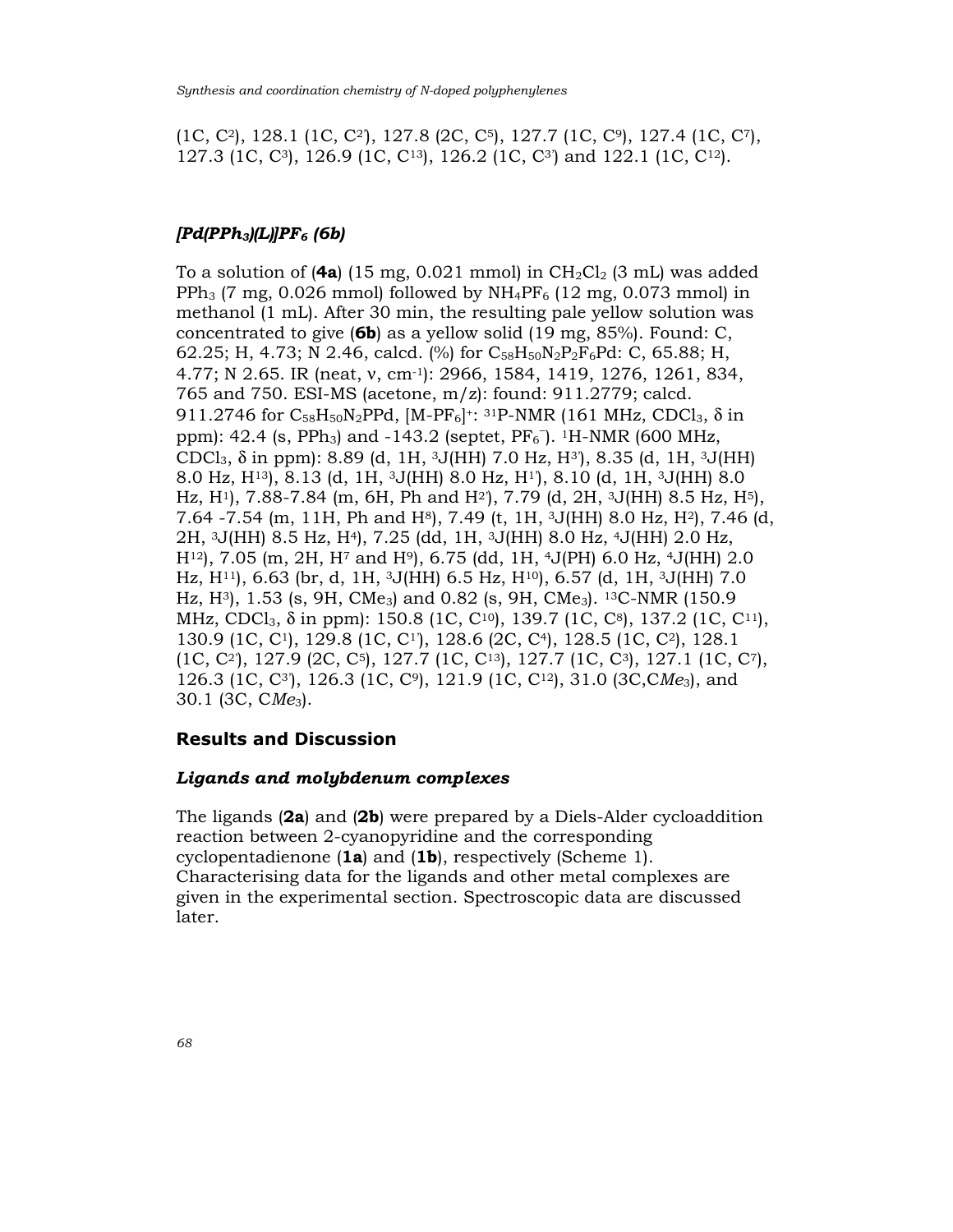

**Scheme 1** Synthesis of ligands (2) and molybdenum complexes (3), and atom labelling used for the assignment of NMR data.

First we studied the coordination chemistry of these two ligands with zerovalent molybdenum centres stabilised by carbonyl ligands. Replacement of the two labile piperidine molecules of  $[Mo(CO)<sub>4</sub>(piperidine)<sub>2</sub>]$  (Darensbourg & Kump, 1978) with ligands (2) gave the tetracarbonylmolybdenum complexes of the type  $[Mo(CO)<sub>4</sub>(2)]$ (3) in which the ligand is coordinated to the metal through both nitrogen donors.

#### Palladium complexes

The coordination chemistry of the ligand  $(2b)$  with palladium(II) centres was investigated as similar ligand systems are known to undergo cyclometallation via C-H bond activation (Ollagnier et al 2008).

We decided to use the ligand (2b) (LH) with tert-butyl groups at the para-positions due to easy identification of the cyclometallated complexes by NMR spectroscopy and to increase the solubility of the resulting palladium complexes. Treatment of  $(2b)$  with  $[Pd(OAc)_2]$  in refluxing dichloromethane resulted in the formation of the cyclometallated palladium(II) complex  $[Pd(OAc)(L)]$  (4a) as a yellow solid in 94% yield (Scheme 2). Treatment of  $(2b)$  with  $[PdCl_2(NCPh)_2]$  in refluxing dichloromethane resulted in the formation of the palladium(II) complex [PdCl(L)] (4b) as a yellow solid in 88% yield.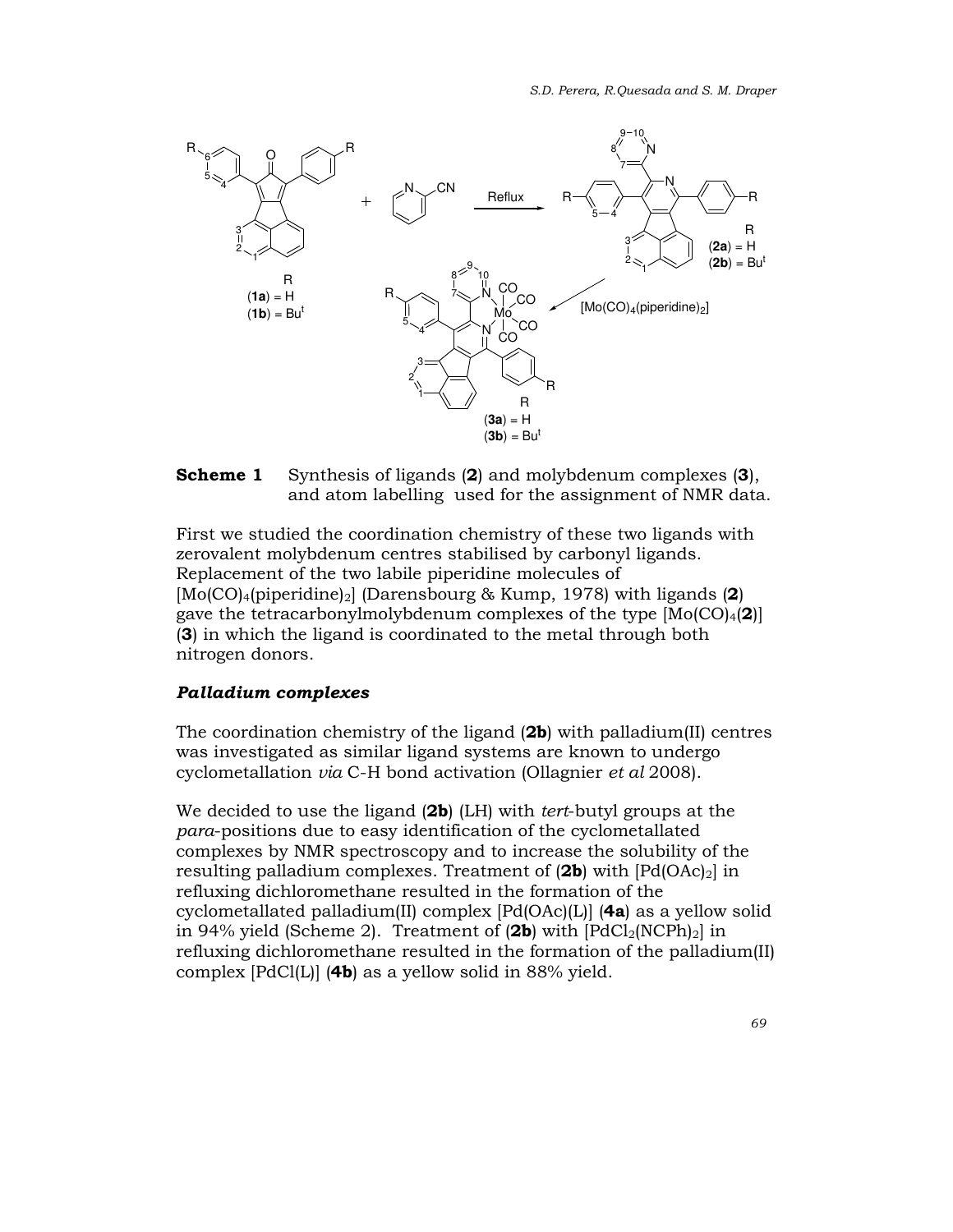We studied the substitution reactions of (4a) and (4b) with monoanionic ligands such as halides. The acetate group of (4a) can be easily replaced by halide ions to give  $[PadCl(L)]$  (4b),  $[PadBr(L)]$  (4c) and [PdI(L)] (4d) respectively. Treatment of (2b) with 0.5 equivalent of  $\left[\eta^{3-}\right]$ methallyl $Pd(\mu-Cl)|_2$  in dichloromethane and subsequent addition of  $NH_4PF_6$  in methanol resulted in the formation of the N-N chelate complex (5) as a yellow solid in 81% yield.



**Scheme 2** (i)  $[Pd(OAc)_2]$ ; (ii)  $[PdCl_2(NCPh)_2]$ ; (iii)  $NH_4Cl$  or NaBr or NaI; (vi)  $[(\eta^3\text{-methallyl})Pd(\mu-Cl)]_2$ .

We also studied the substitution reactions of (4a) with neutral ligands such as 4-dimethylaminopyridine (DMAP) and triphenylphosphine (Scheme 3).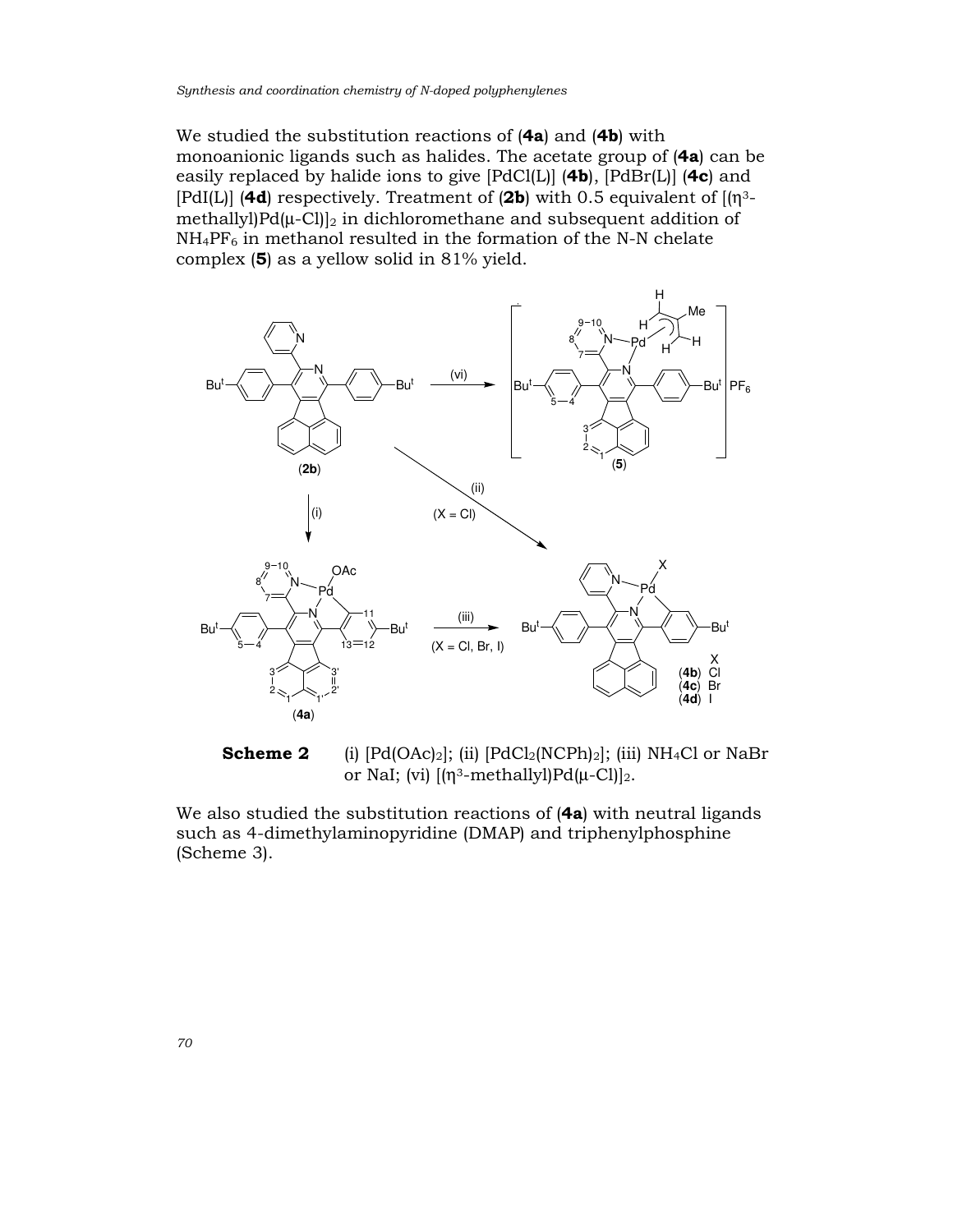

**Scheme 3** (i) 4-Dimethylaminopyridine/NH<sub>4</sub>PF<sub>6</sub>; (ii) triphenylphosphine/NH<sub>4</sub>PF<sub>6</sub>.

Treatment of (4a) with DMAP in dichloromethane and subsequent addition of  $NH_4PF_6$  in methanol resulted in the formation of the salt (6a) as a yellow solid in 89% yield. The analogous phosphine complex (6b) was prepared similarly in 85% yield.

#### Spectroscopic characterisation

The compounds were fully characterized using IR, NMR, mass spectrometry and elemental analysis. For complexes  $(4a)$ ,  $(4b)$ ,  $(4c)$ ,  $(4d)$ ,  $(5)$ ,  $(6a)$  and  $(6b)$ , the ESI-MS gave signals in agreement with the theoretically expected masses and isotopic distributions of [M−OAc]+, [M−halide]<sup>+</sup> or [M−PF<sub>6</sub>]<sup>+</sup>. The ligands (2a) and (2b) gave an isotopic distribution of [M+1]+. Molybdenum complexes did not yield ESI-MS spectra. The 1H and 13C NMR chemical shifts were assigned by performing H–H and C–H COSY and NOE experiments.

The 1H and 13C NMR data observed for the 2-pyridyl group of the ligands (2a) and (2b), (δ) 7.5 (H<sup>7</sup>), 7.6 (H<sup>8</sup>), 7.12 (H<sup>9</sup>), 8.52 (H<sup>10</sup>), 124.6  $(C<sup>7</sup>)$ , 135  $(C<sup>8</sup>)$ , 121.6  $(C<sup>9</sup>)$  and 148.4  $(C<sup>10</sup>)$  ppm, are in good agreement with the values reported in the literature (Ollagnier *et al* 2008 and Hii *et al*, 1995). The <sup>1</sup>H NMR spectrum of (2b) displays two sets of ABpatterns with  $3J(HH) = 8.5 Hz$ , consistent with the presence of two aryl groups.

The molybdenum complexes (3a) and (3b) were fully characterized. The IR spectrum of (3a) showed three IR bands at 2005, 1863 and 1823 cm-1 for the carbonyl ligands. The aromatic region of the 1H NMR spectrum of (**3b**) is shown in Figure 3.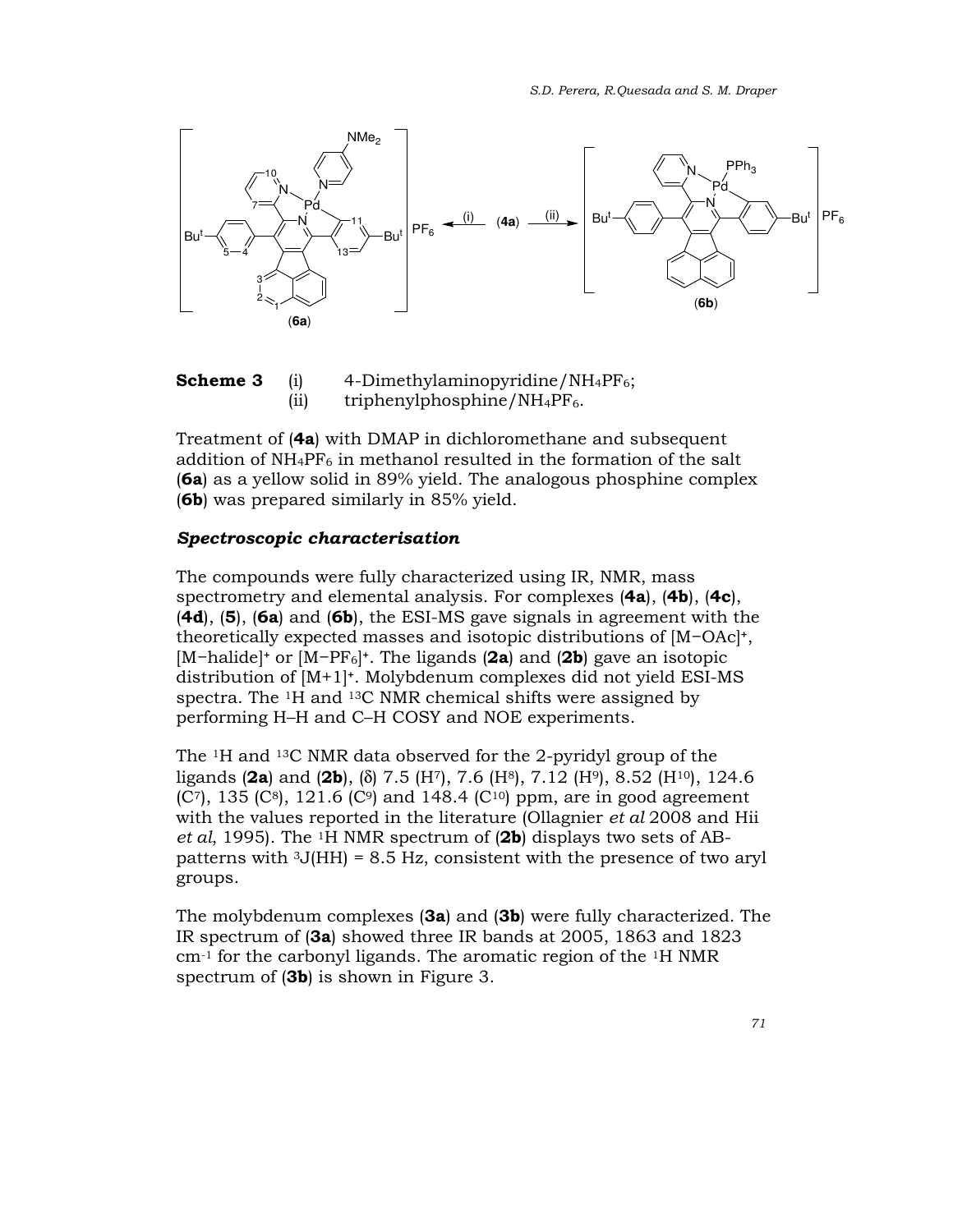#### **Figure 3** Aromatic region of the <sup>1</sup>H NMR spectrum of (3b) with the atom labelling used for the assignment of NMR data



In the <sup>13</sup>C NMR spectra of  $(3a)$  and  $(3b)$ , the carbon resonances for the four carbonyl ligands appeared at 225, 217 and 205 ppm with the intensity ratio of (1:1:2). The signal at 205 ppm is assigned to the two axial carbonyl ligands. The proton resonance for  $H^{10}$  showed a downfield shift of 0.7 ppm upon coordination to molybdenum.

The cyclometallated palladium(II) complexes  $(4a) - (4d)$  are characterised by 1H and 13C NMR spectroscopy and they show similar chemical shifts except for  $H^{10}$  and  $H^{11}$ . (4b), (4c) and (4d) are less soluble in CDCl<sub>3</sub> than  $(4a)$ , and this limited solubility hindered performing some of the NMR experiments. The aromatic region of the <sup>1</sup>H NMR spectrum of  $(4a)$  is shown in Figure 4. In the <sup>1</sup>H NMR spectrum of  $(4a)$ ,  $H<sup>11</sup>$  appeared as a doublet at 7.47 ppm with a weak four bond coupling to H<sup>12</sup>, <sup>4</sup>J(HH) = 1.5 Hz. The chemical shifts of H<sup>10</sup> and  $H<sup>11</sup>$  showed up field shifts when the halide is changed from chloride to iodide. The peak observed at 160.4 ppm in the 13C NMR spectrum of (4a) is tentatively assigned to the orthometallated carbon. In the 1H NMR spectrum of (5) the allyl protons appeared as broad peaks at 3.99, 3.30, 2.45 and 1.85 ppm and are similar to other allyl compounds reported (Ahmad et al 1996 & Ollagnier et al 2008).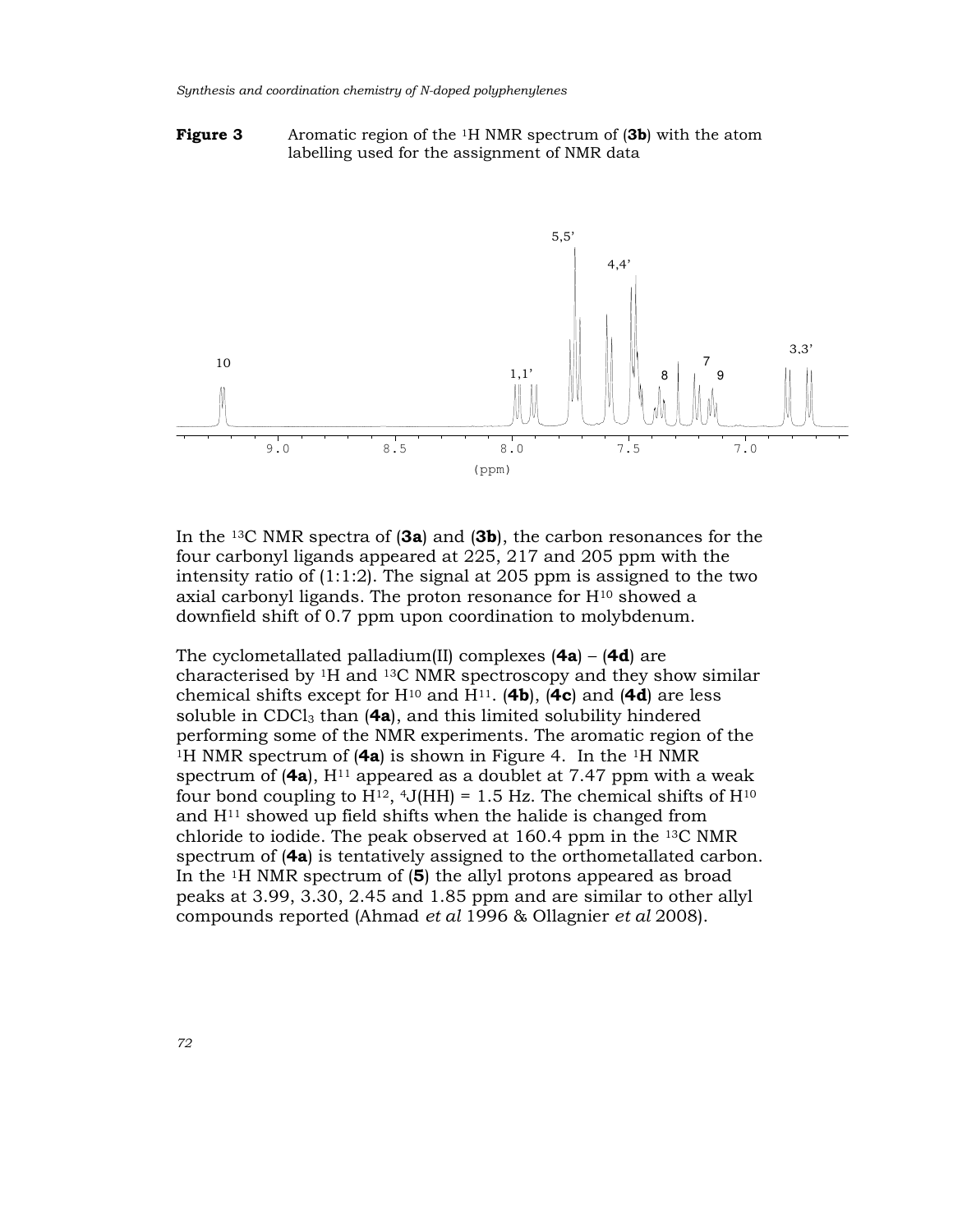**Figure 4** Aromatic region of the  $\frac{1}{1}$  NMR spectrum of (4a) with the atom labelling used for the assignment of NMR data



In the <sup>1</sup>H NMR spectrum of  $[Pd(DMAP)(L)]PF_6$  (6a),  $H^{11}$  appeared as a doublet at 6.82 ppm with  $4J(HH) = 2.0$  Hz whilst the aryl protons of DMAP gave a AB-pattern at 8.40 and 6.84 ppm with  $3J(HH) = 7.0$  Hz. The phosphorus-31 resonance of (6b) was observed at 42.3 ppm. In the <sup>1</sup>H NMR spectrum,  $H<sup>11</sup>$  was a doublet of doublet at 6.75 ppm with coupling to  $H^{10}$  and phosphorus,  $4J(PH) = 6.0$  Hz.

# **Conclusion**

We have prepared a novel ligand system based on fluoranthene which can act as a bidentate ligand through both N-donors and an anionic terdentate NNC-ligand.

# Acknowledgements

The authors are grateful to Dr. John O'Brien and M. Ruether for NMR support. S.D.P. thanks Science Foundation Ireland and CRANN for financial support.